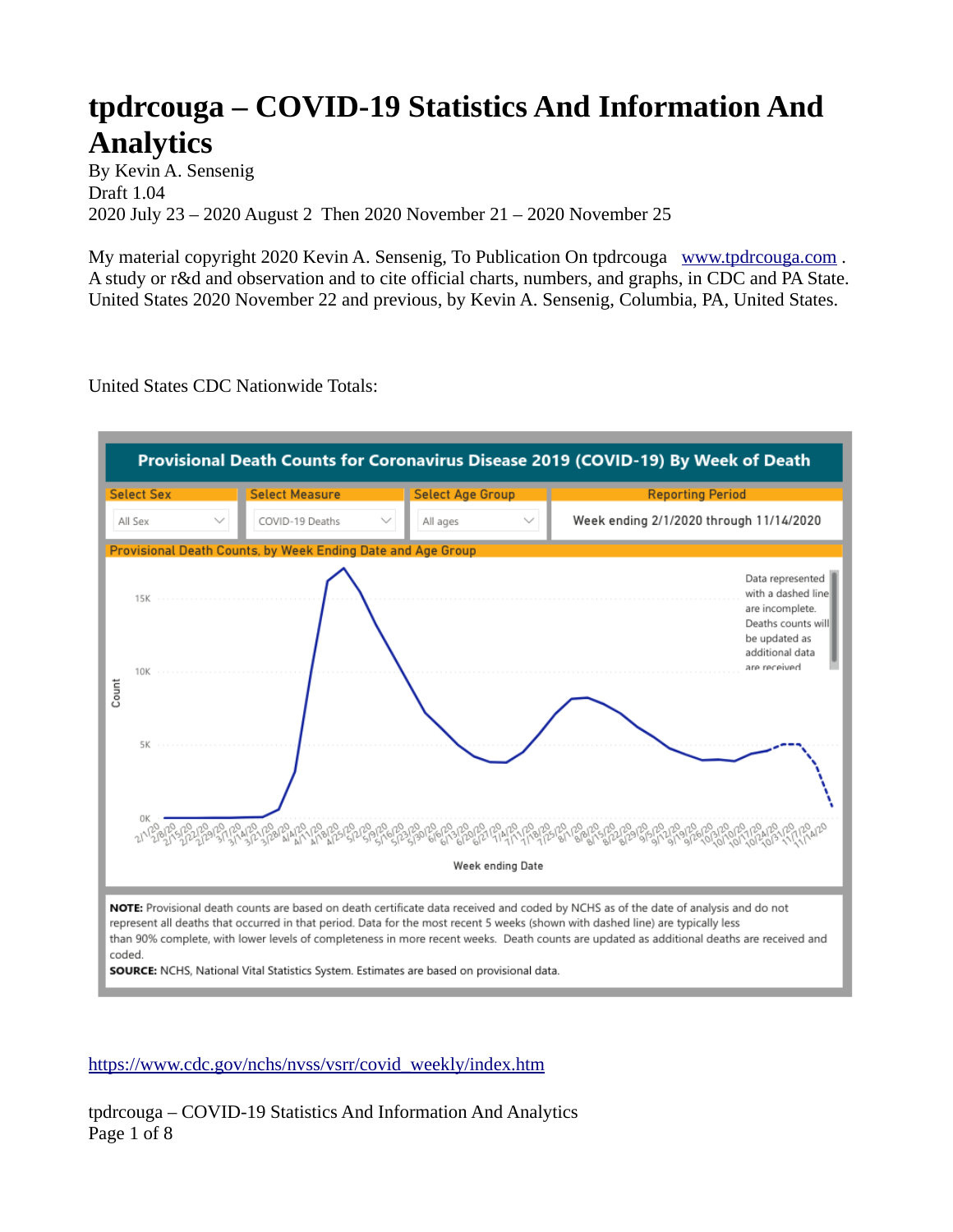#### Retrieved 2020 November 21

WTAE Graph Of PA COVID-19 Deaths Per Day – 2020 March To 2020 July



# **COVID-19 Deaths Per Day**

These charts are powered by data from Johns Hopkins University CSSE. The coronavirus case numbers and death toll are updated daily. This data may vary from state and local health department tallies.

This is from WTAE. It is for Pennsylvania (PA). Retrieved 2020 July 23.

<https://www.wtae.com/article/coronavirus-map-curve-pennsylvania-july-20/33367524>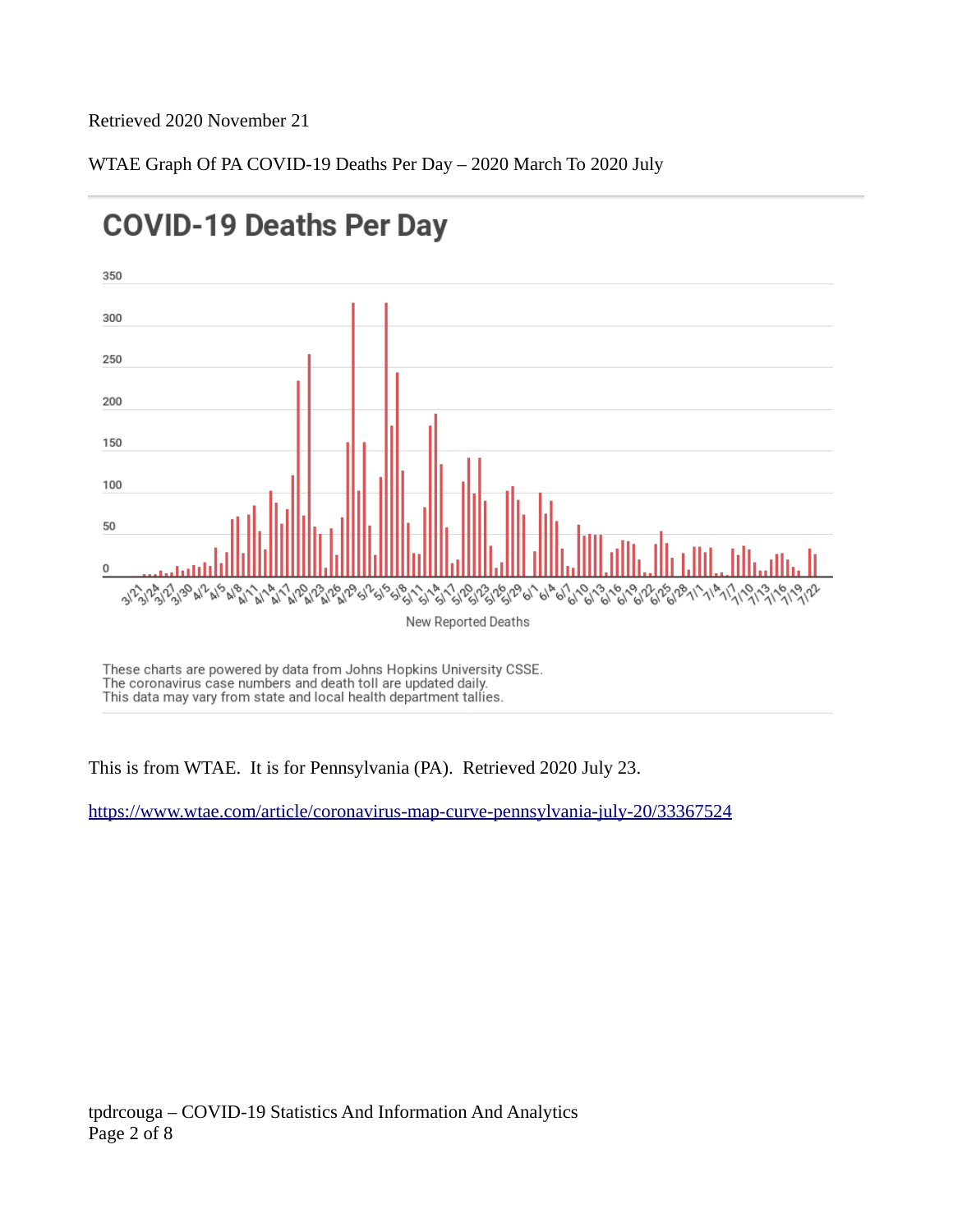On March 19, Governor Wolf ordered a statewide shutdown of all "non-life sustaining businesses," with enforcement of this order going into effect at 12:01 am on Saturday, March 21. – Wikipedia.

On April 1, Governor Wolf extended the stay-at-home order across the entire state effective that evening at  $8:00 \text{ pm}$ .  $[21][22]$  – Wikipedia.

On April 3, Governor Wolf asked Pennsylvanians to wear cloth face coverings in public; this became mandatory on April 19. – Wikipedia.

Sources:

[https://en.wikipedia.org/wiki/COVID-19\\_pandemic\\_in\\_Pennsylvania](https://en.wikipedia.org/wiki/COVID-19_pandemic_in_Pennsylvania)

## **A Couple Of Preliminary Conclusions**

1) a) Shutting down businesses did not prevent the exponential rise in COVID-19 deaths. In fact, consider carefully the WTAE graph of PA COVID-19 deaths per day. So, perhaps shutting down businesses is not the answer. Perhaps shutting down businesses allowed the COVID-19 to propagate to exponential levels. Perhaps it helped magnify it to epidemic proportions. b) Yet, perhaps shutting down businesses in advance prevented it from being 10x worse.

2) The mandatory wearing of face masks in public went into effect April 19.

3) In PA, the deaths moved in 5-7 day cycles, bands. a) Is this a manifestation of randomness, and so forth? (See Quanta Magazine.) b) Is it a manifestation of quantum distributed computing? :-) c) Is it a manifestation of distributed probability or probability systems? d) Is CoronaVirus conveyed via the air, seed, water, inside, outside, and are other things that are beneficial and strengthening?

AND OR NOT XOR IF THEN INCLUSIVE OF EXCLUSIVE OF **CONTAINS** IN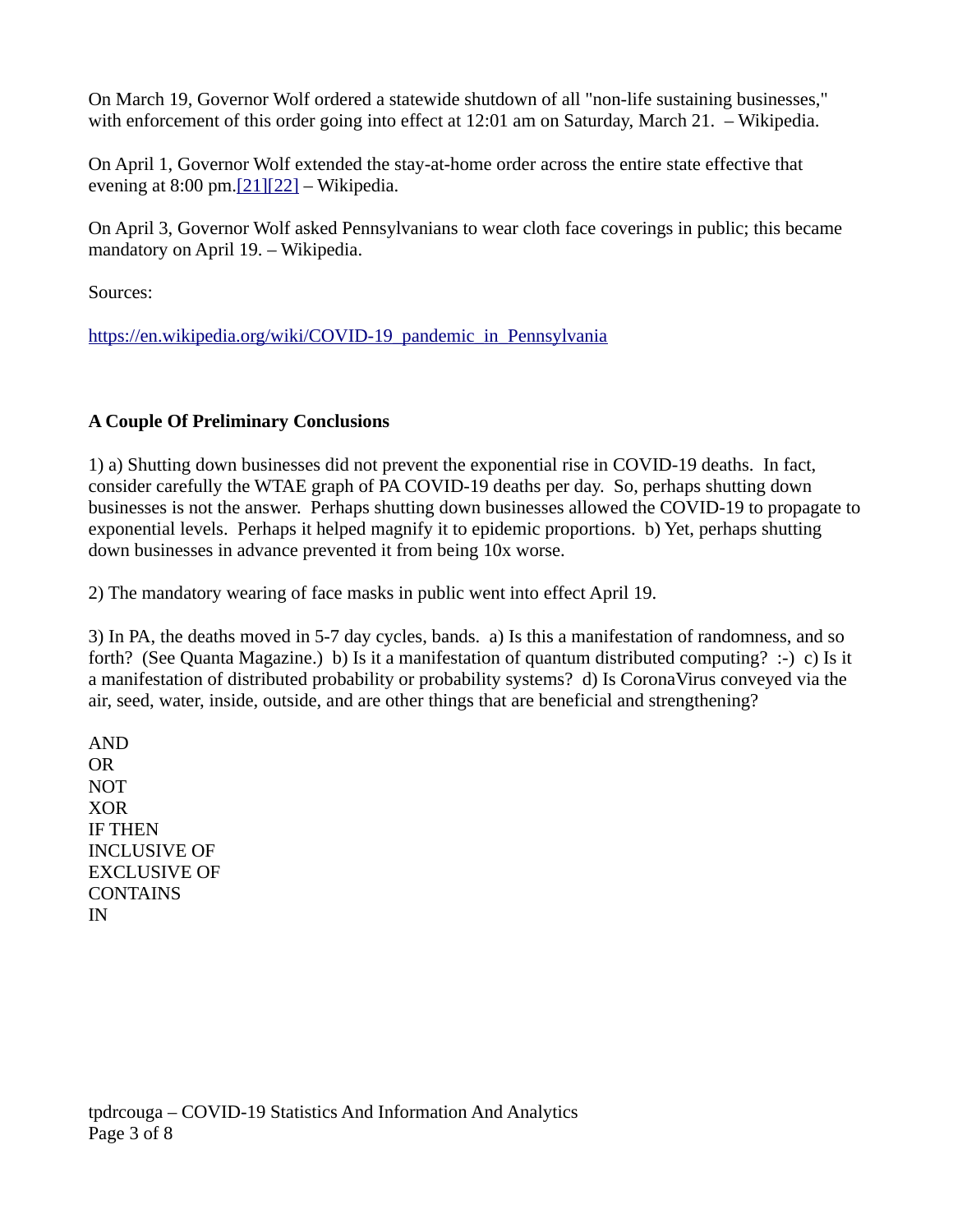#### Further Data And Analysis



#### <https://www.cdc.gov/coronavirus/2019-ncov/covid-data/covidview/index.html>

Retrieved 2020 August 2.

Another excellent graph:

<https://www.cdc.gov/covid-data-tracker/#cases>

FOR GOP FOR RNC FOR REPUBLICANS FOR REPRESENTATIVE FORM OF GOVERNMENT FOR THE ADEPT AND STUDY AND EVIDENT VIEW AND PRAXIS AND ANALYTICS FOR THE WORLD HEALTH ORGANIZATION FOR THE WHITE HOUSE FOR US CONGRESS

tpdrcouga – COVID-19 Statistics And Information And Analytics Page 4 of 8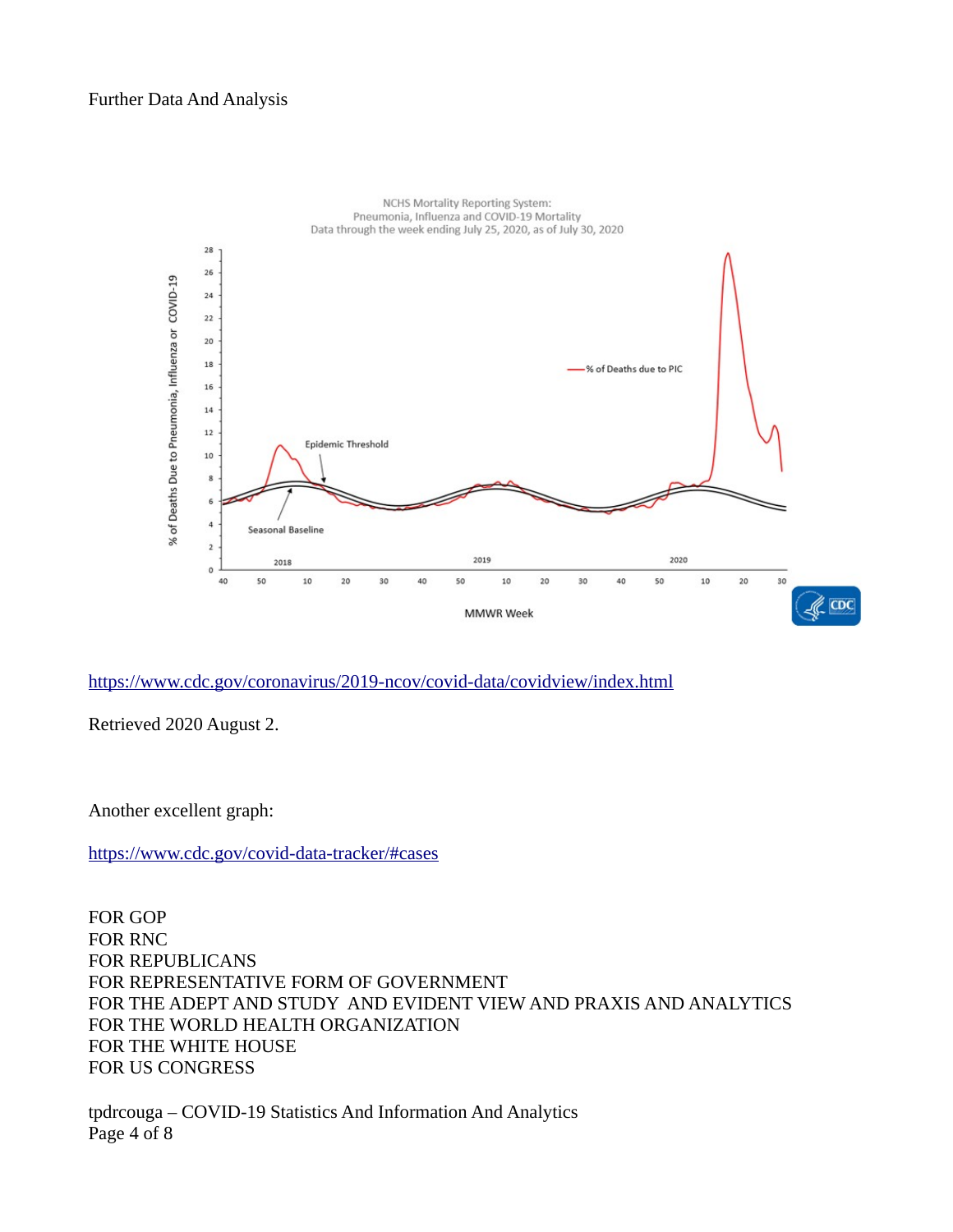FOR PAGOP AND STATES' LEGISLATURES AND FREEDOM AMERICA REPRESENTATIVES FOR AMERICAN CITIZENS AND TOP-NOTCH PARTICIPANT AND RIGHT TO FREEDOM FOR RIGHT TO SOUND LOGIC AND DIALOGIC AND SOURCE INFORMATION ANALYTICS FOR FREEDOM AMERICA TE TCCC AND ANALYTIC AND RIGHT TO INFORMATION TE SCIENCE AND ACCURACY AND SOURCE DATA REVIEW AND STATISTICAL AND ANALYSIS AND THEORY-DEVELOPMENT AND PRAXIS STRATEGY RIGHT SCIENTIFIC AND APPLIED THEORY AND LOGIC AND DIMENSION AND SO FORTH WAY.

TPDRCOUGA

[WWW.TPDRCOUGA.COM](http://WWW.TPDRCOUGA.COM/)

2020 NOVEMBER 21 1948 H ET UNITED STATES CE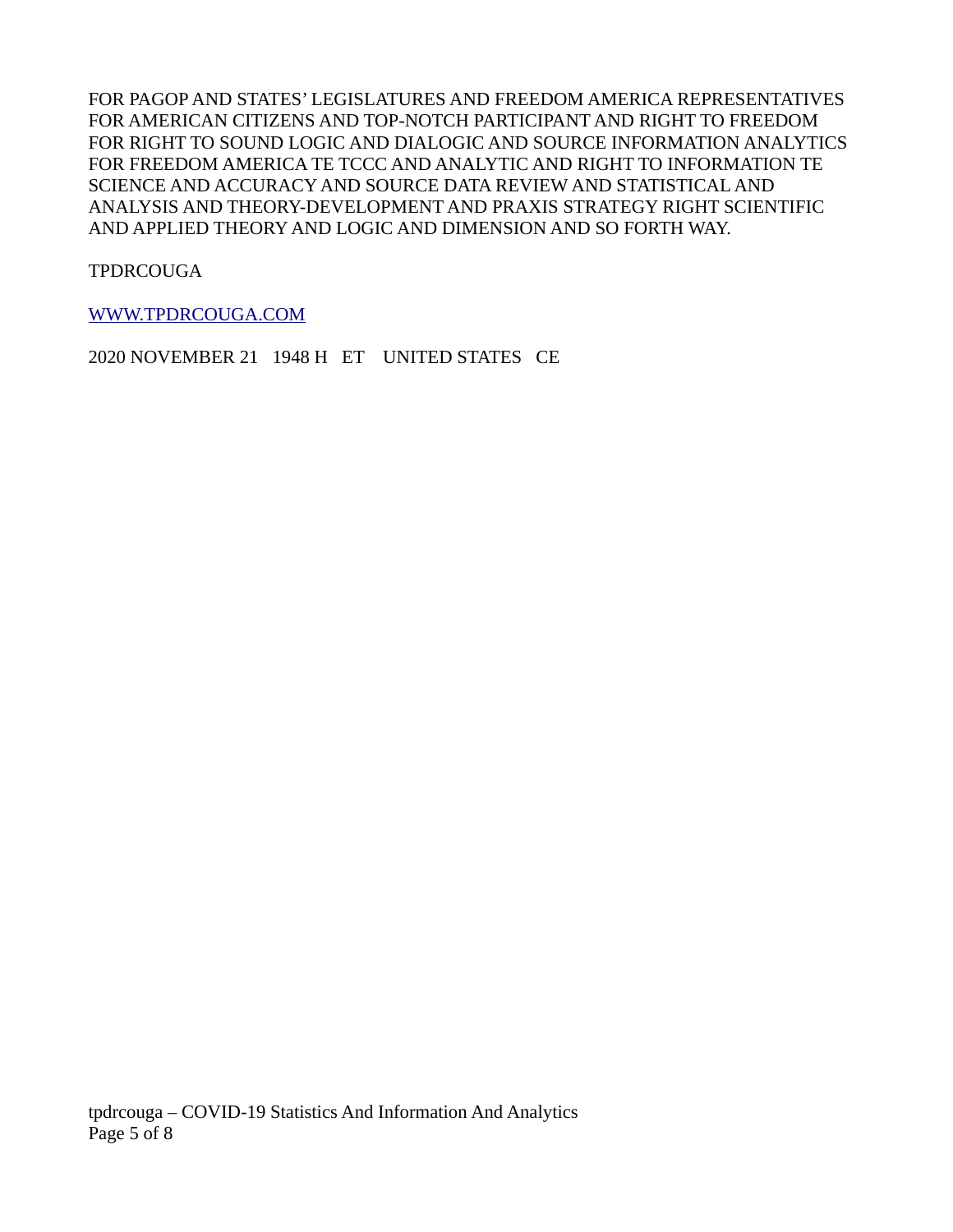## **New Observations This Morning, Consistent With July Observations**

Observations and graphs of intervals in peak and in months, indicated in handwritten note on 4 x 6 index card. r&d and observations and graphs by Kevin A. Sensenig on 2020 November 22. This is the front side. See next page for reverse side of index card.



This reflects the CDC national 7-day interval numbers indicated in graph on p. 1. Note the 4/25, 8/1, and 10/31-11/2 data markers and the derivative intervals of 2.50 and 2.35 inches measured between those dates. This seems to reflect a phase with interval of about 3.0 months, between peaks in the recorded terminal death rates due to COVID-19, by CDC.

tpdrcouga – COVID-19 Statistics And Information And Analytics Page 6 of 8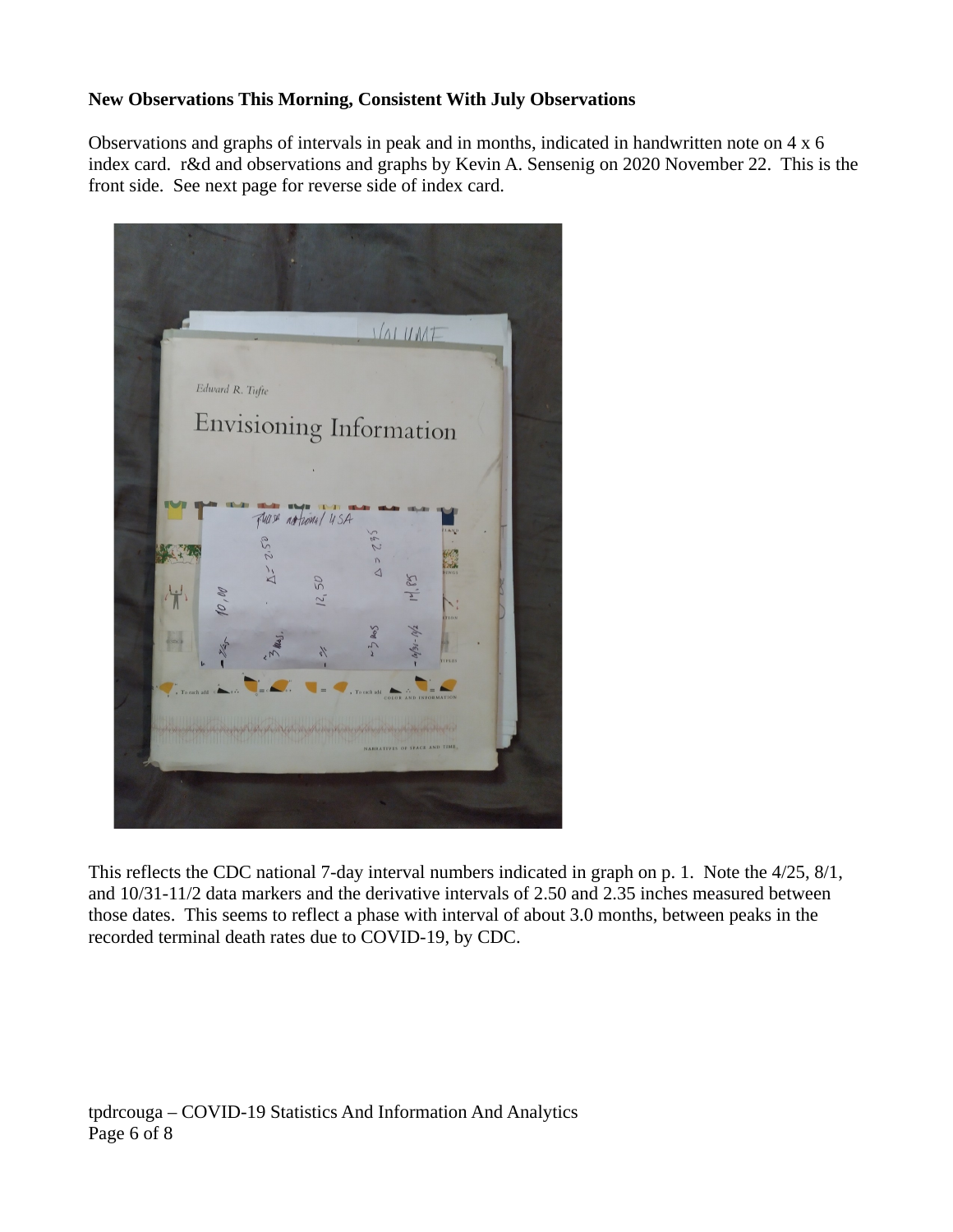The reverse side of the observation and graph index card.

 $1/nIUME$ Edward R. Tufte Envisioning Information  $PA$  $\mathcal{A}_{\ell}$ lUI. same phax

Note the record in the 4 x 6 index card of 'phase' of about 3.0 months indicated by the the national CDC numbers and graph and previous record and phase and phasing (on a { 2, 3, 4, 7, and 8 } day time interval the PA numbers and graph.